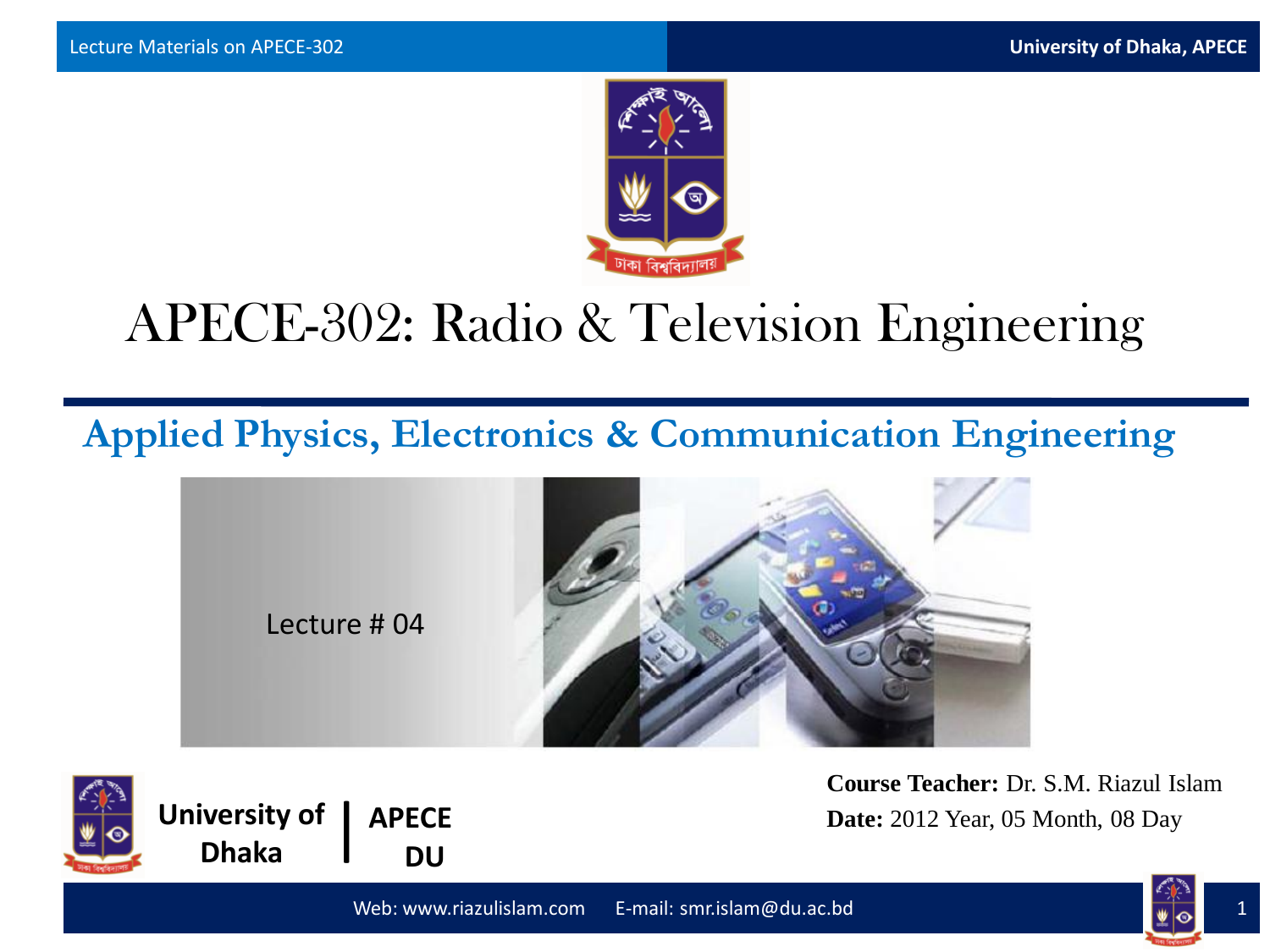## Contents

- $\Box$  Noise and its Classification
- $\Box$  Thermal Noise
- $\Box$  Shot Noise
- □ Addition of Noise from Different Sources
- $\Box$  Addition of Noise in Cascaded System
- $\Box$  Signal to Noise Ratio
- $\Box$  Noise Figure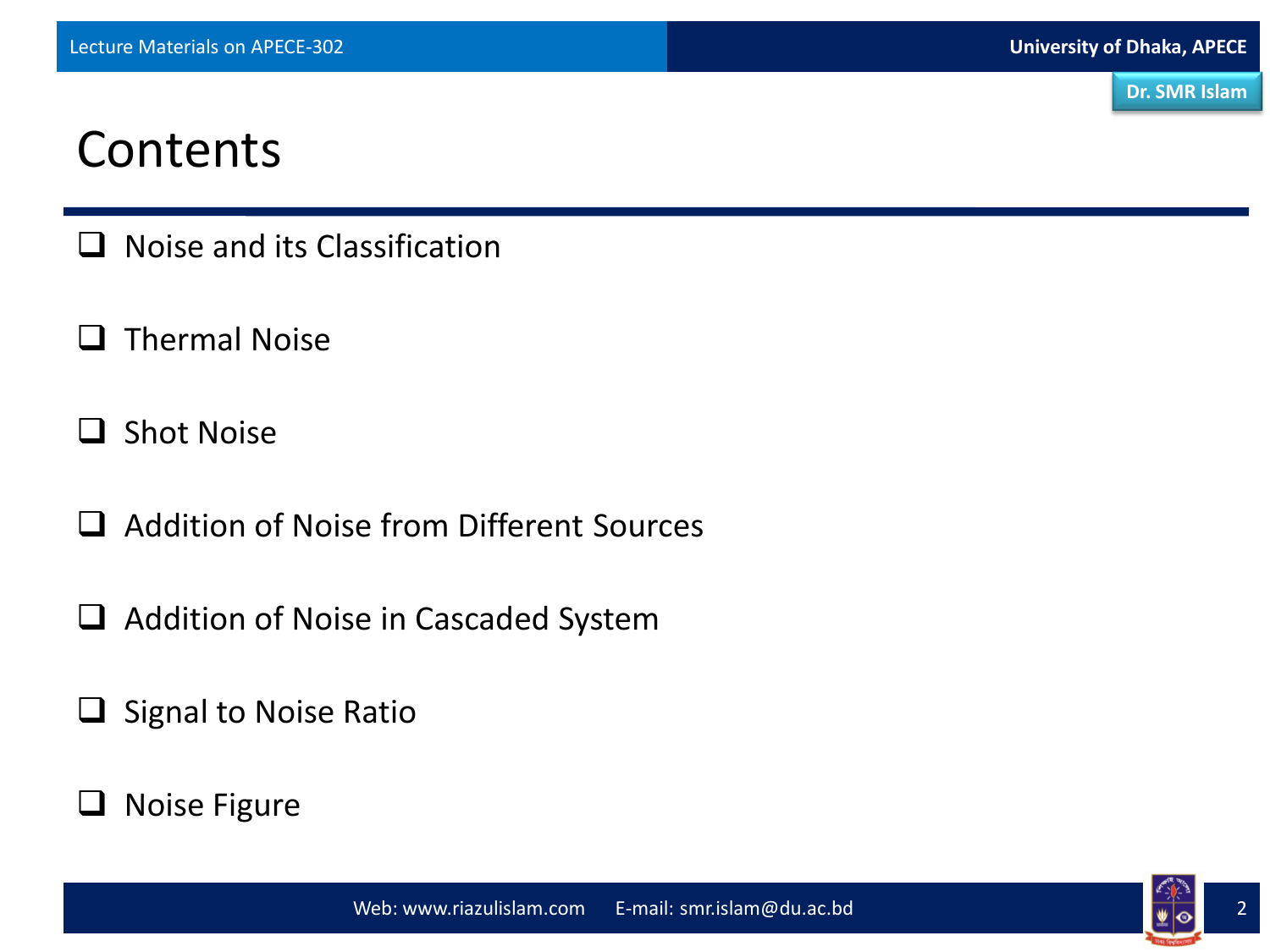# Noise and its classification

#### $\Box$  Noise: Unwanted Signal

- $\Box$  External
	- $\Box$  Atmospheric/static
	- $\Box$  Extraterrestrial
	- □ Man-made

#### Internal

#### $\Box$  Thermal

- $\Box$  Shot
- $\Box$  Transit time
- $\Box$  Misc (Flicker, Transistor thermal, partition)

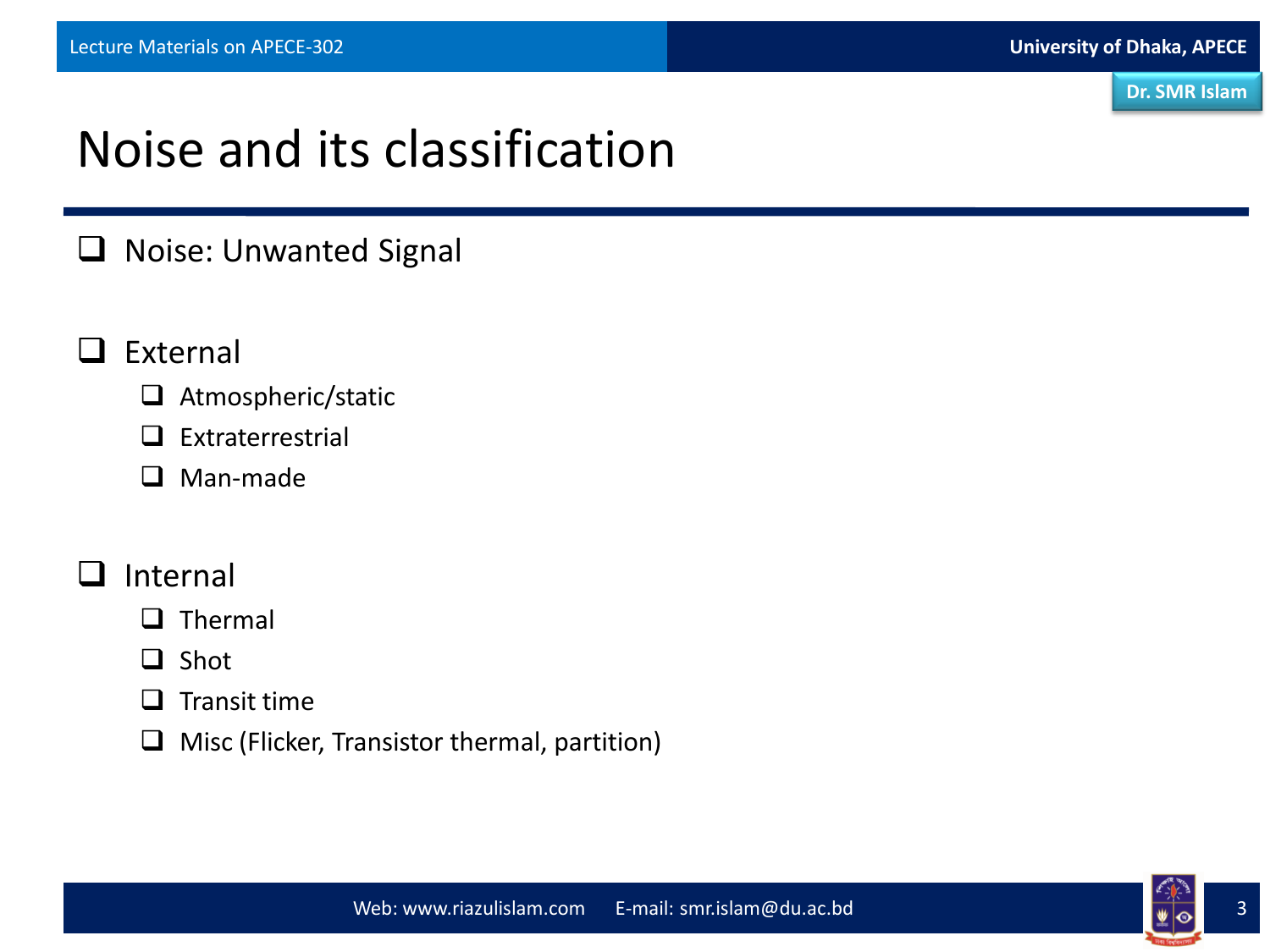

## Thermal noise

Noise Power:



- $\overline{k}$  is the Boltzmann constant (1.38 × 10<sup>-23</sup> Joule/deg. K)
- is the absolute temperature,  $K = 273^{\circ} + deg$ . C  $T$
- is the bandwidth in hertz.  $\boldsymbol{B}$



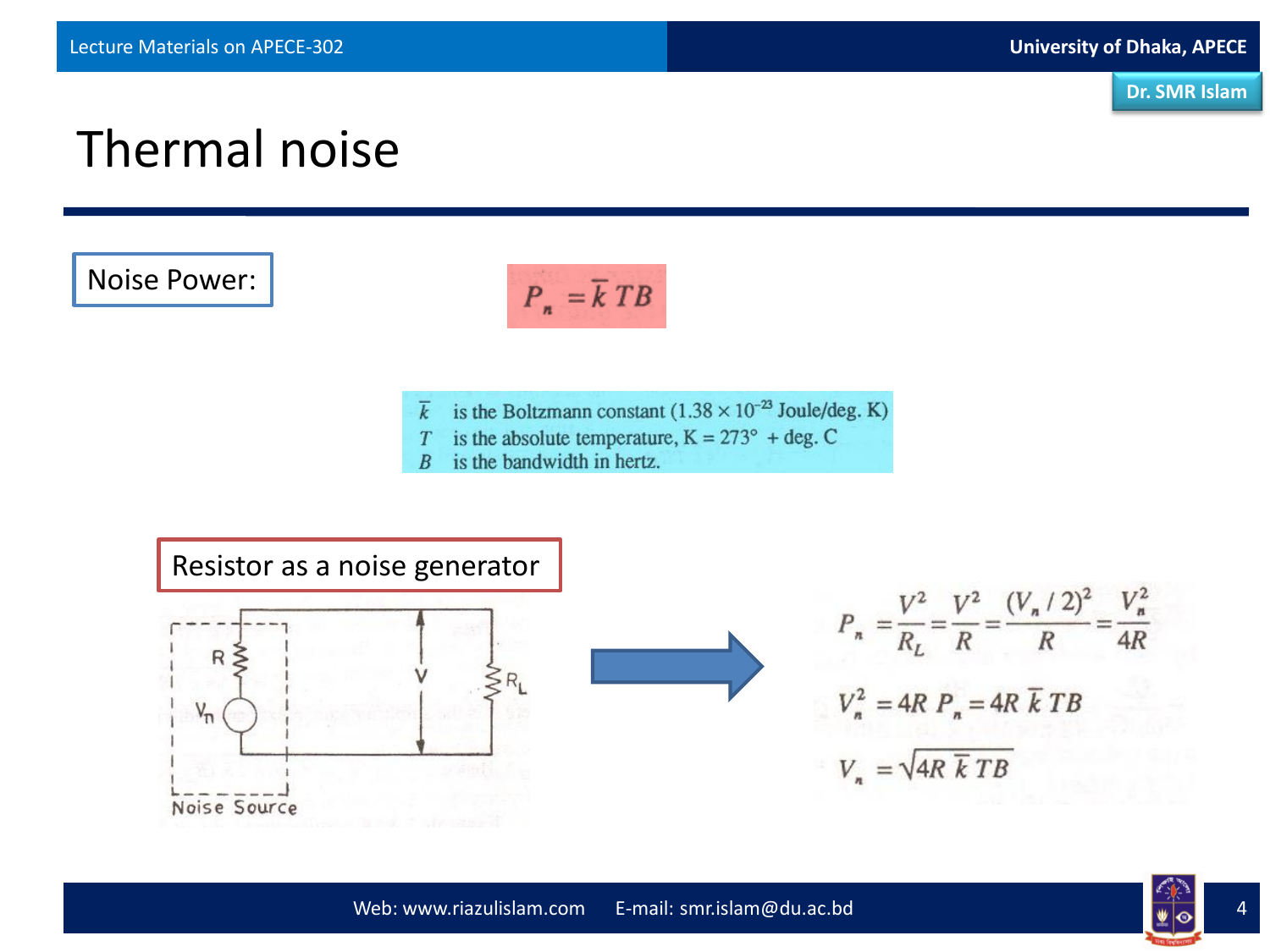## Thermal noise



The noise output of a resistor is amplified by a noiseless amplifier having gain of 40 and bandwidth of 40 KHz. A meter connected to the output of the amplifier reads  $4 \text{ mV}$  rms (a). If the resistor and bandwidth of 40 KHz. A meter connected to the output of the amplifier is reduced to 10 KHz, its<br>is operated at 27 $\degree$ C, what is its resistance ? (b) If the bandwidth of the amplifier is reduced to 10 KHz, its gain remaining constant, what will the meter read now?

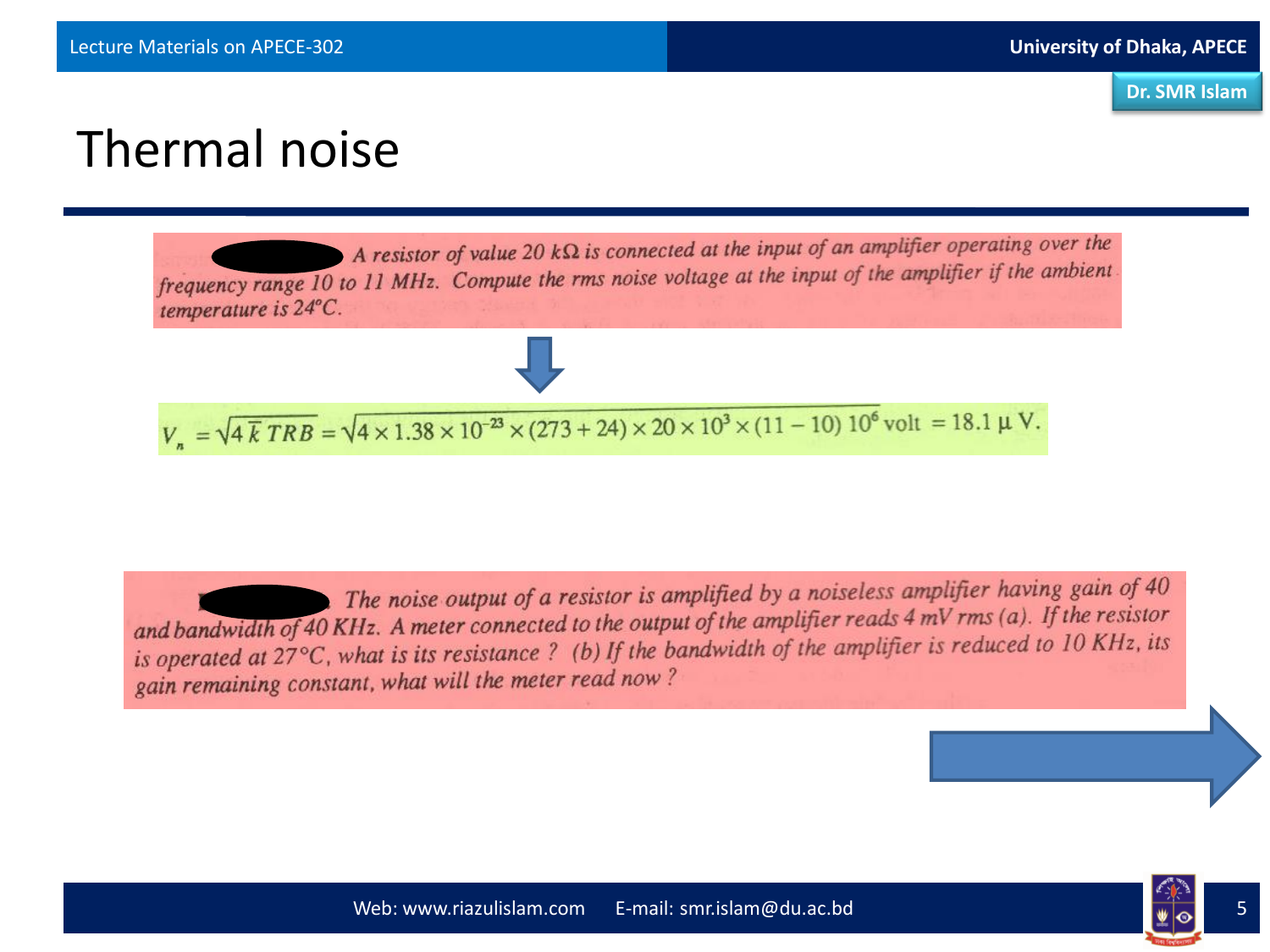

#### Thermal noise

 $V_n = \sqrt{4 \overline{k} T R B}$  $(a)$ Solution.  $R = \frac{V n^2}{4 \overline{k} T B}$ Hence The rms noise voltage generated in the resistor =  $\frac{4mV}{40}$  = 100 µ V  $R = \frac{(100 \times 10^{-6})^2}{4 \times 1.38 \times 10^{-23} \times (273 + 27) 40 \times 10^3} \Omega$ Hence  $= 15.1 \times 10^6 \Omega$ 

| $(b)$ Initially | $B = 40$ kHz                                                                                                                         |
|-----------------|--------------------------------------------------------------------------------------------------------------------------------------|
| Then            | $V_n = \sqrt{4 \overline{k} T R B}$                                                                                                  |
|                 | $V = A \sqrt{4 \overline{k} T R B}$                                                                                                  |
|                 | where A is the amplifier gain. Next bandwidth is reduced to 10 kHz, <i>i.e.</i> $B' = B/4$ .                                         |
| Hence           | $V_o = A \sqrt{4 \overline{k} TR (B/4)} = \frac{1}{2} A \sqrt{4 \overline{k} TRB} = \frac{1}{2} \times 4 \text{ mV} = 2 \text{ mV}.$ |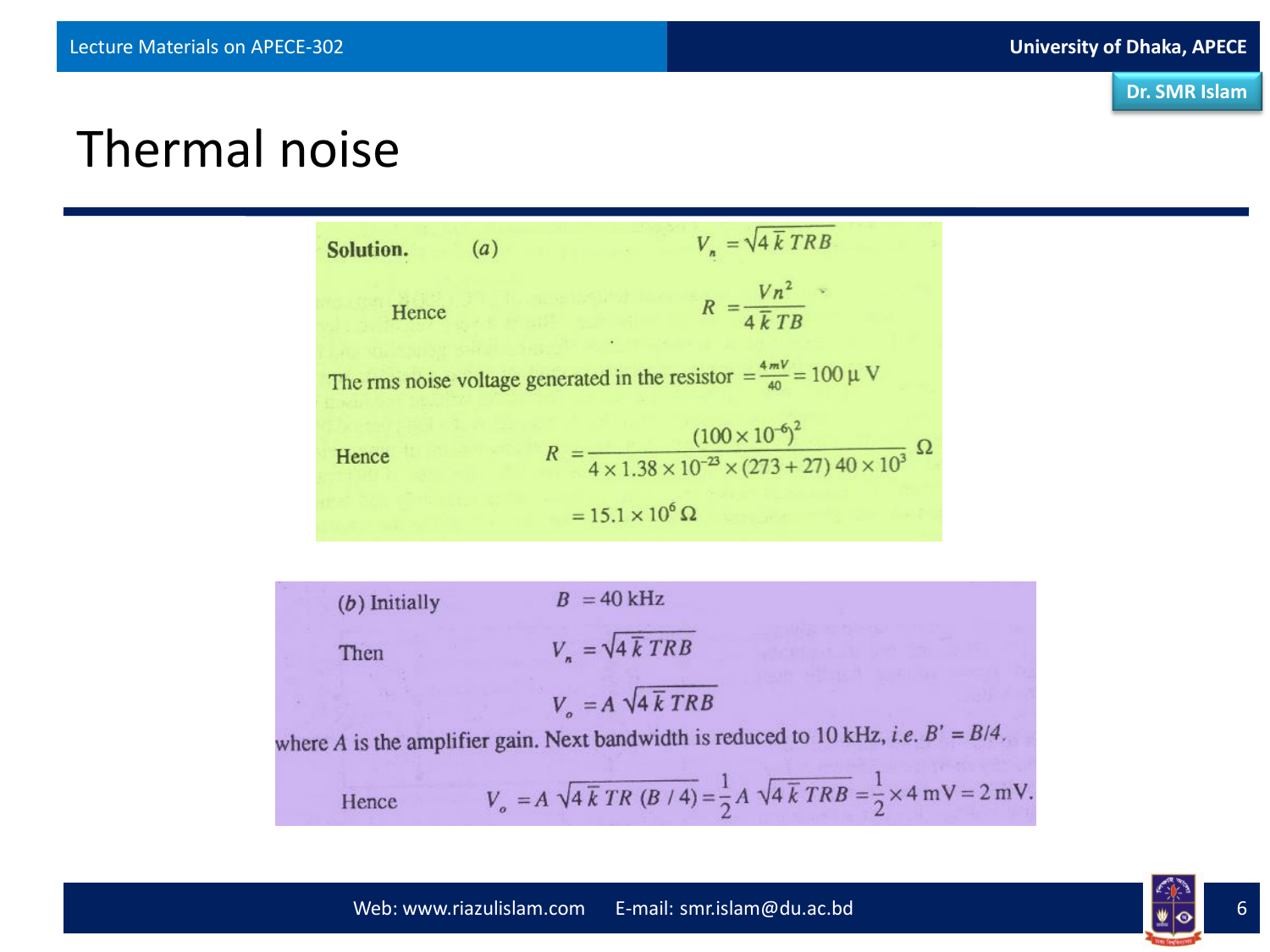

# Shot noise

For a diode, rms shot noise current:

$$
I_n = \sqrt{2 q I_p B}
$$

| where |                      | is the magnitude of the charge of an electron $(1.6 \times 10^{-19} \text{ Coulomb})$<br>is the direct diode current, Amp. |
|-------|----------------------|----------------------------------------------------------------------------------------------------------------------------|
| and   | $I_p$<br>$\tilde{B}$ | is the bandwidth of the system, hertz.                                                                                     |

Adding thermal noise and shot noise component??

Overcome by taking R\_eq

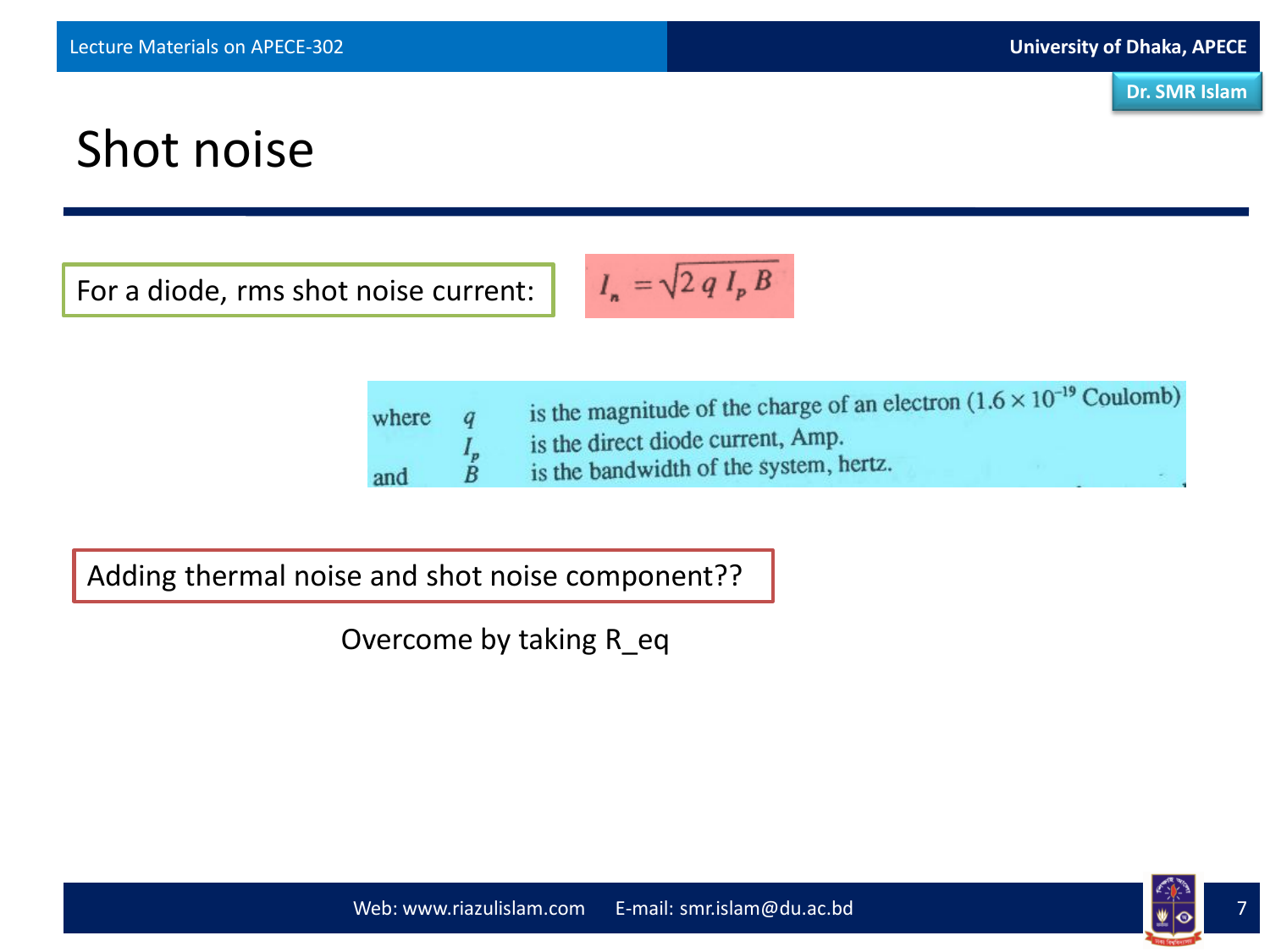

## Addition of noise due to several sources

Several thermal noise sources in series:

$$
V_{n_1} = \sqrt{4 \overline{k} TBR_1}
$$

$$
V_{n_2} = \sqrt{4 \overline{k} TBR_2}
$$

$$
V_{nr} = \sqrt{V_{n1}^2 + V_{n2}^2 + V_{n3}^2 + \dots = \sqrt{4 \overline{k} T B (R_1 + R_2 + R_3 + \dots)}
$$
  
=  $\sqrt{4 \overline{k} T B R}$ 

$$
R = R_1 + R_2 + R_3 + \dots
$$

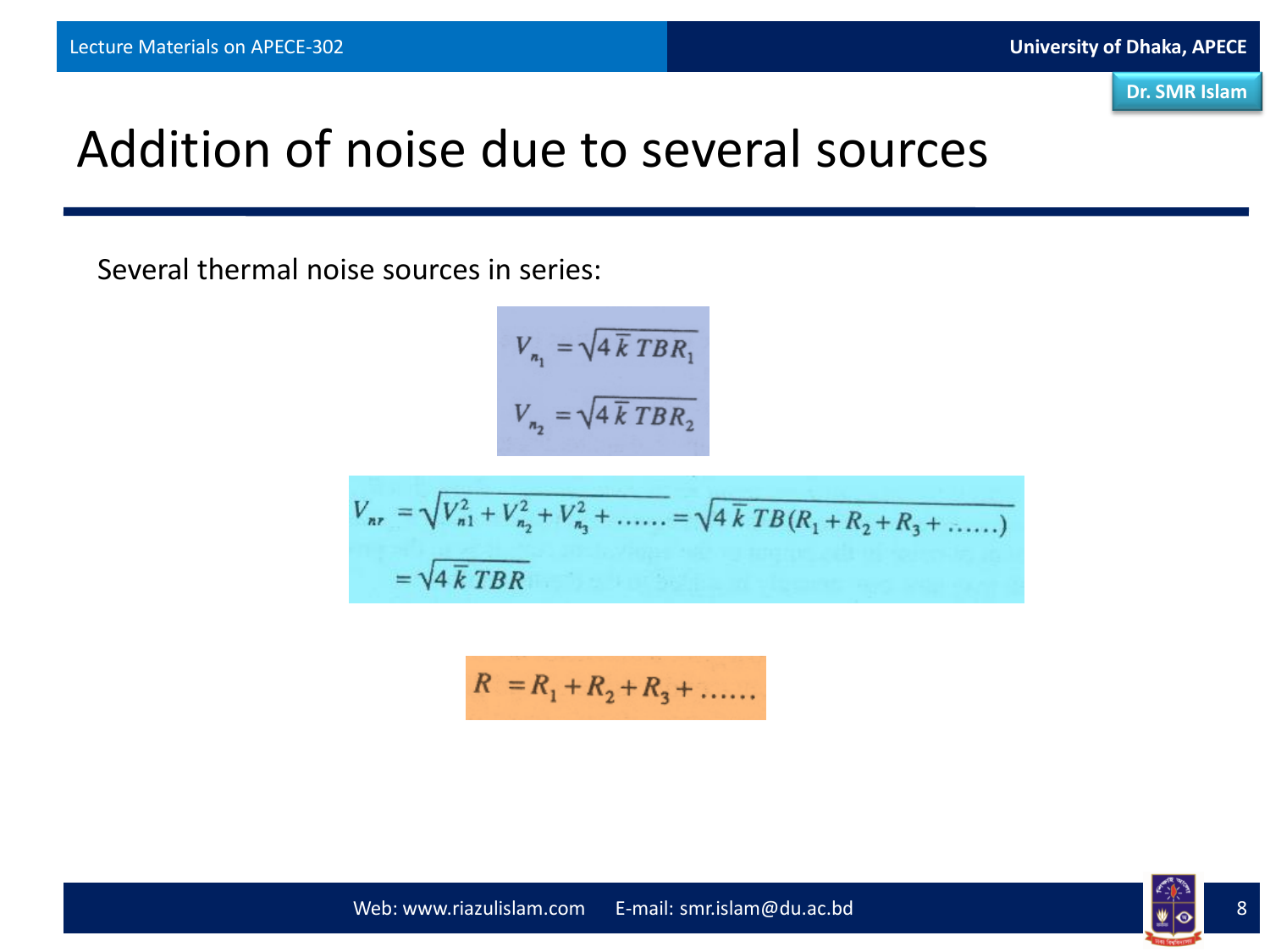

# Addition of noise in cascaded amplifiers

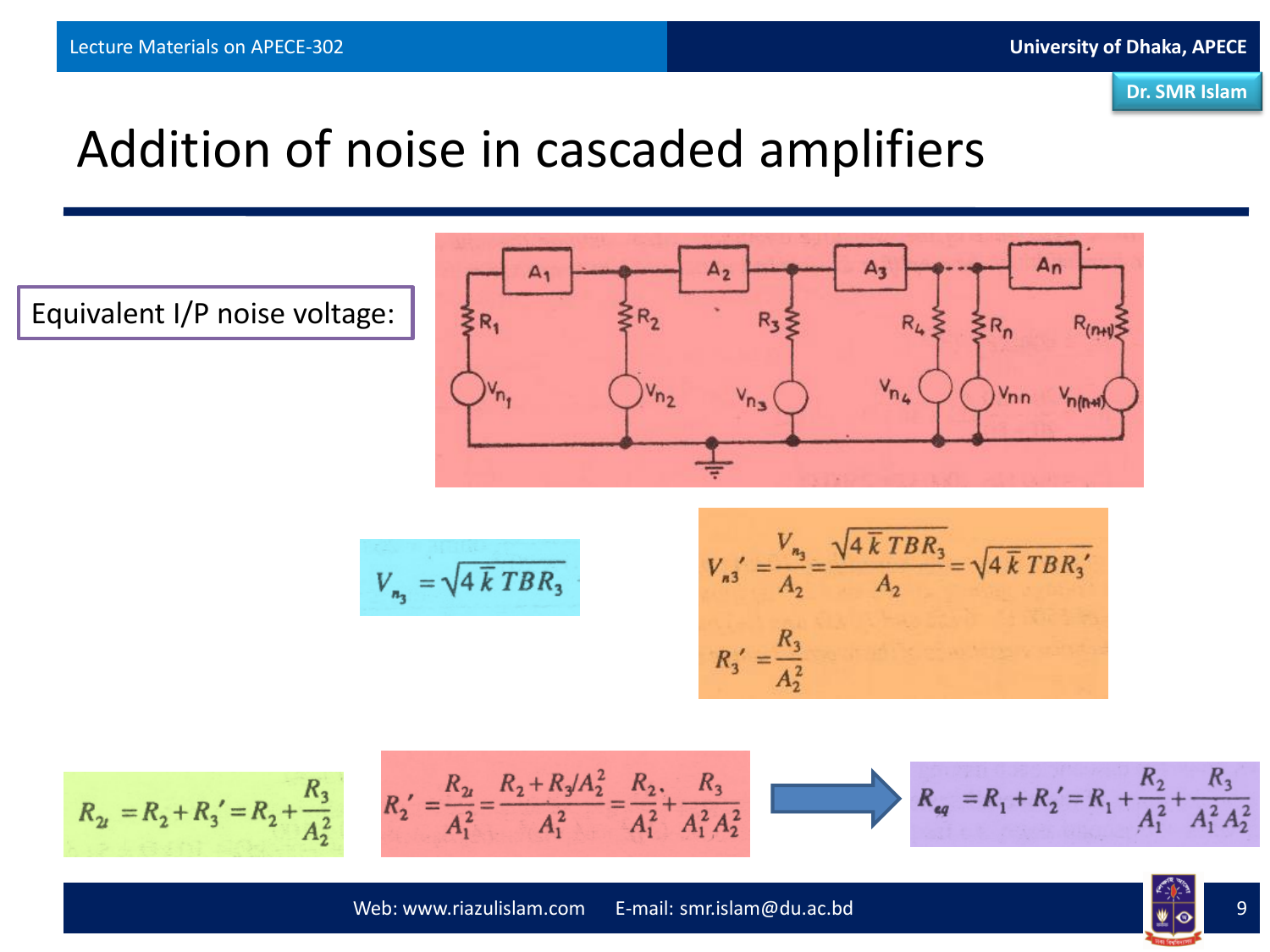## Addition of noise in cascaded amplifiers

The first stage of a two stage amplifier has output resistance of 20  $k\Omega$ , voltage gain of 10, input resistance of 500  $\Omega$  and equivalent noise resistance 2000  $\Omega$ . The second stage has output resistance of 400 k $\Omega$ , voltage gain of 20, input resistance of 80 k $\Omega$  and equivalent noise resistance of 10 k $\Omega$ . Compute the equivalent input noise resistance of the two stage amplifier. Also compute the equivalent input noise voltage given that the bandwidth of the amplifier is 10 kHz and the ambient temperature is 300 K.

$$
R_3 = 400k\Omega
$$
  
\n
$$
R_2 = \frac{20 \times 80}{20 + 80} k\Omega + 10 k\Omega = 26 k\Omega
$$
  
\n
$$
R_1 = 500 \Omega + 2000 \Omega = 2500 \Omega.
$$
  
\n
$$
R_{eq} = R_1 + \frac{R_2}{A_1^2} + \frac{R_3}{A_1^2 A_1^2}
$$
  
\n
$$
= 2500 + \frac{26,000}{(10)^2} = \frac{400,000}{(10 \times 20)^2} \text{ ohms} = 2670 \Omega
$$
  
\n
$$
V_{neq} = \sqrt{4 \overline{k} T B R_{eq}} = \sqrt{4 \times 1.38 \times 10^{-23} \times 300 \times 10^4 \times 2670} \text{ volt}
$$
  
\n
$$
= 0.677 \mu V.
$$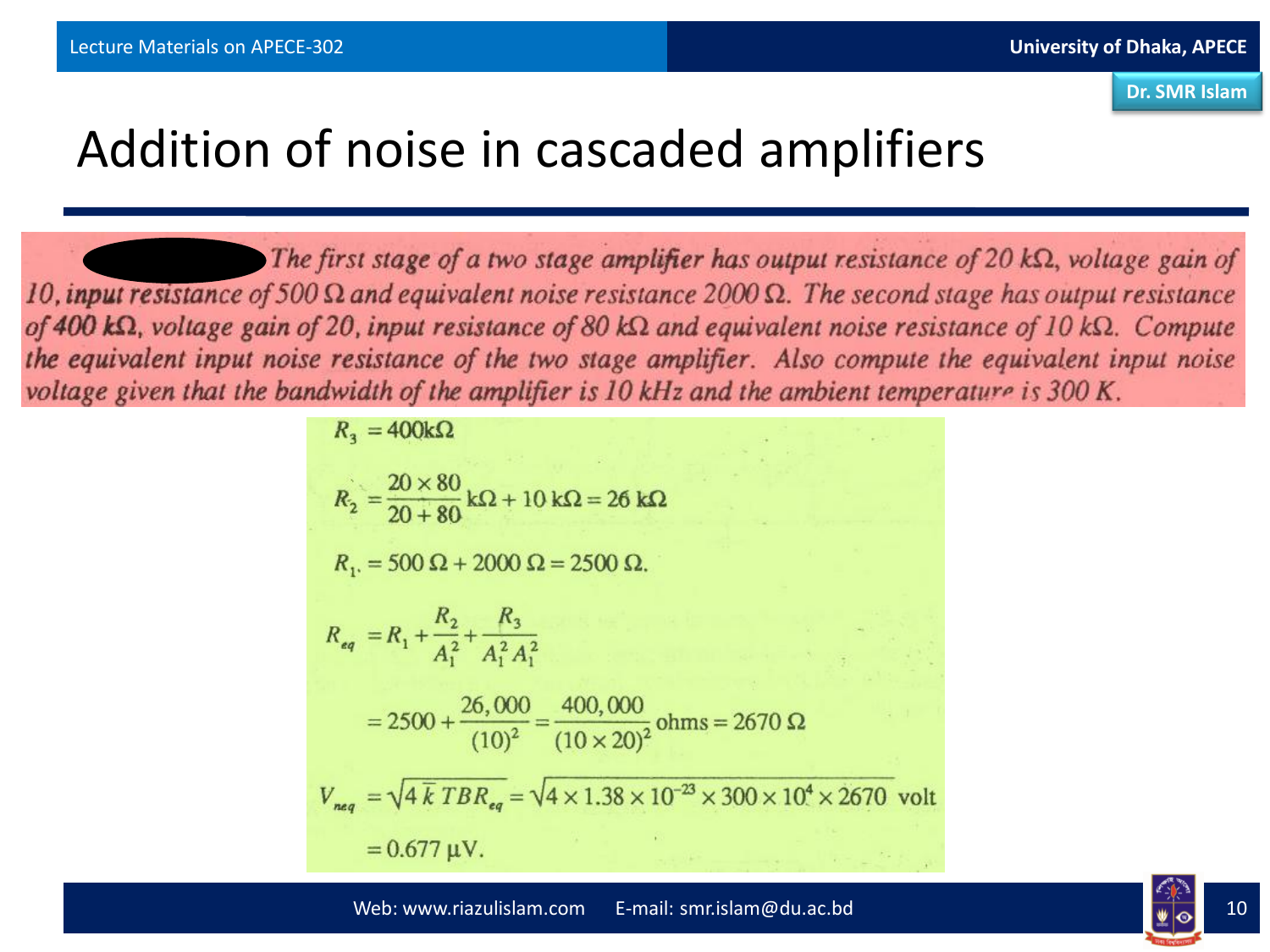# Signal to Noise Ratio (SNR)

#### Purpose?

- $\Box$  Comparing two system's performances
- $\Box$  To know the relative signal strength at the same point



Greater than unity

>>> Noise Figure & Noise Temperature>>> Next Lecture>>>